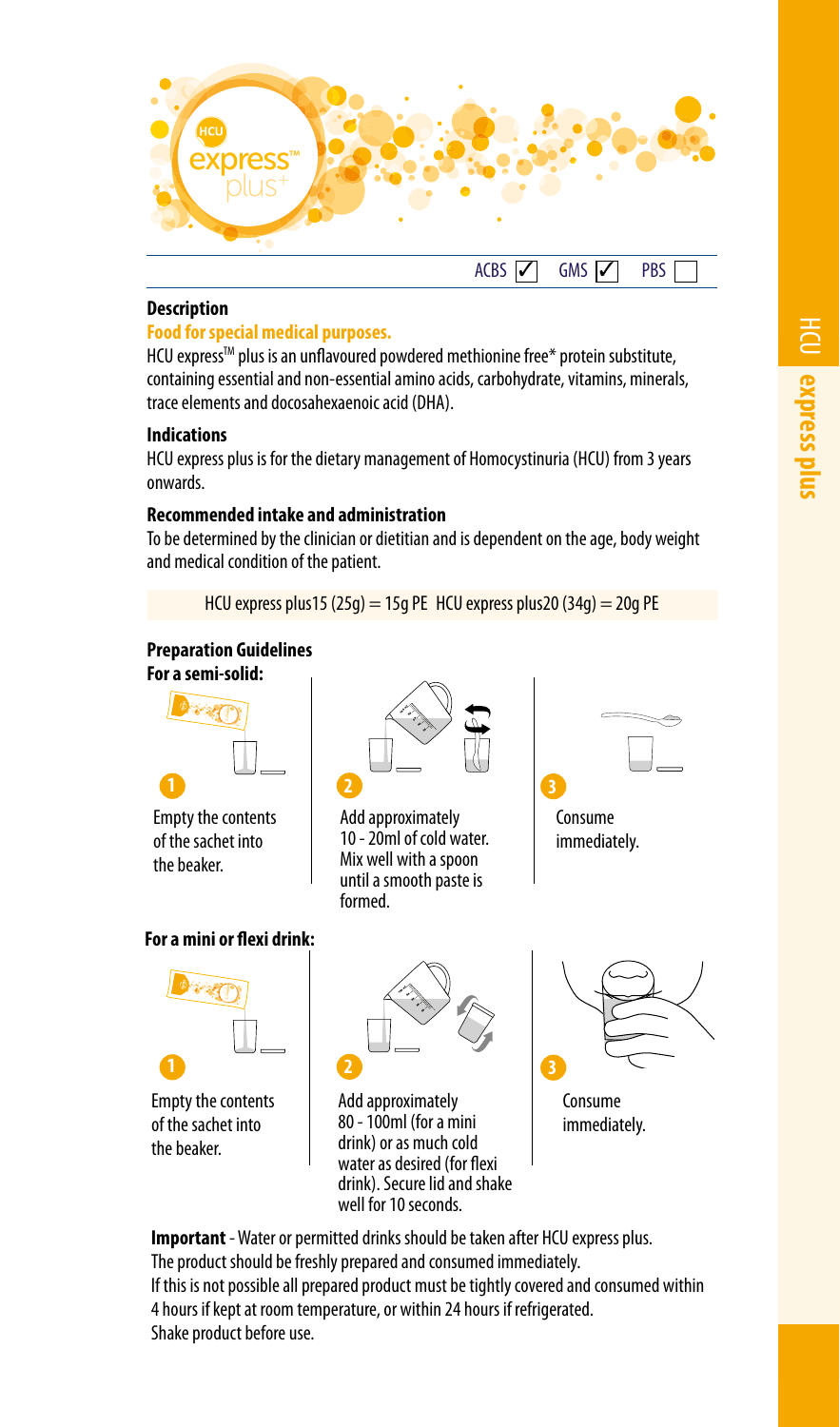### **IMPORTANT NOTICE**

Must only be given to people with proven HCU under strict medical supervision. Suitable from 3 years of age onwards.

Diet must be supplemented with natural protein,water and other nutrients in prescribed quantities to supply methionine, fluid and general nutritional

Not suitable for use as a sole source of nutrition.

Use under medical supervision.

For enteral use only.

# **Nutritional Information**

|                      |                | Per<br>100q | <b>Per HCU</b><br>express<br>plus <sub>15</sub><br>25q | <b>Per HCU</b><br>express<br>plus <sub>20</sub><br>34g |
|----------------------|----------------|-------------|--------------------------------------------------------|--------------------------------------------------------|
| Energy               | k              | 1339        | 335                                                    | 455                                                    |
|                      | kral           | 316         | 79                                                     | 107                                                    |
| Fat                  | $\mathfrak{g}$ | 2.2         | 0.55                                                   | 0.75                                                   |
| of which             |                |             |                                                        |                                                        |
| saturates            | $\mathfrak{g}$ | 0.7         | 0.18                                                   | 0.24                                                   |
| DHA                  | mq             | 400         | 100                                                    | 136                                                    |
| Carbohydrate         | $\mathfrak{g}$ | 14          | 3.5                                                    | 4.8                                                    |
| of which             |                |             |                                                        |                                                        |
| sugars               | g              | 1.2         | 0.30                                                   | 0.41                                                   |
| Protein equivalent   | g              | 60          | 15                                                     | 20                                                     |
| L-Methionine*        | g              |             |                                                        |                                                        |
| Salt                 | $\mathfrak{g}$ | 1.05        | 0.26                                                   | 0.36                                                   |
| <b>Vitamins</b>      |                |             |                                                        |                                                        |
| Vitamin A (RE)       | μg             | 780         | 195                                                    | 265                                                    |
| Vitamin <sub>D</sub> | μq             | 30          | 7.5                                                    | 10 <sup>10</sup>                                       |
| Vitamin E (aTE)      | mg             | 16          | 4.0                                                    | 5.4                                                    |
| Vitamin K            | μg             | 70          | 18                                                     | 24                                                     |
| Vitamin C            | mg             | 110         | 28                                                     | 37                                                     |
| Thiamin              | mg             | 2.0         | 0.50                                                   | 0.68                                                   |
| Riboflavin           | mg             | 23          | 0.58                                                   | 0.78                                                   |
| Niacin (Niacin Eq)   | mq             | 10(36)      | 2.5(8.9)                                               | 3.4(12)                                                |
| Vitamin B6           | mq             | 2.8         | 0.70                                                   | 0.95                                                   |
| Folic acid           | μg             | 300         | 75                                                     | 102                                                    |
| Vitamin B12          | μg             | 4.8         | 1.7                                                    | 1.6                                                    |
| <b>Biotin</b>        | μg             | 38          | 9.5                                                    | 13                                                     |
| Pantothenic acid     | mg             | 5.7         | 1.4                                                    | 1.9                                                    |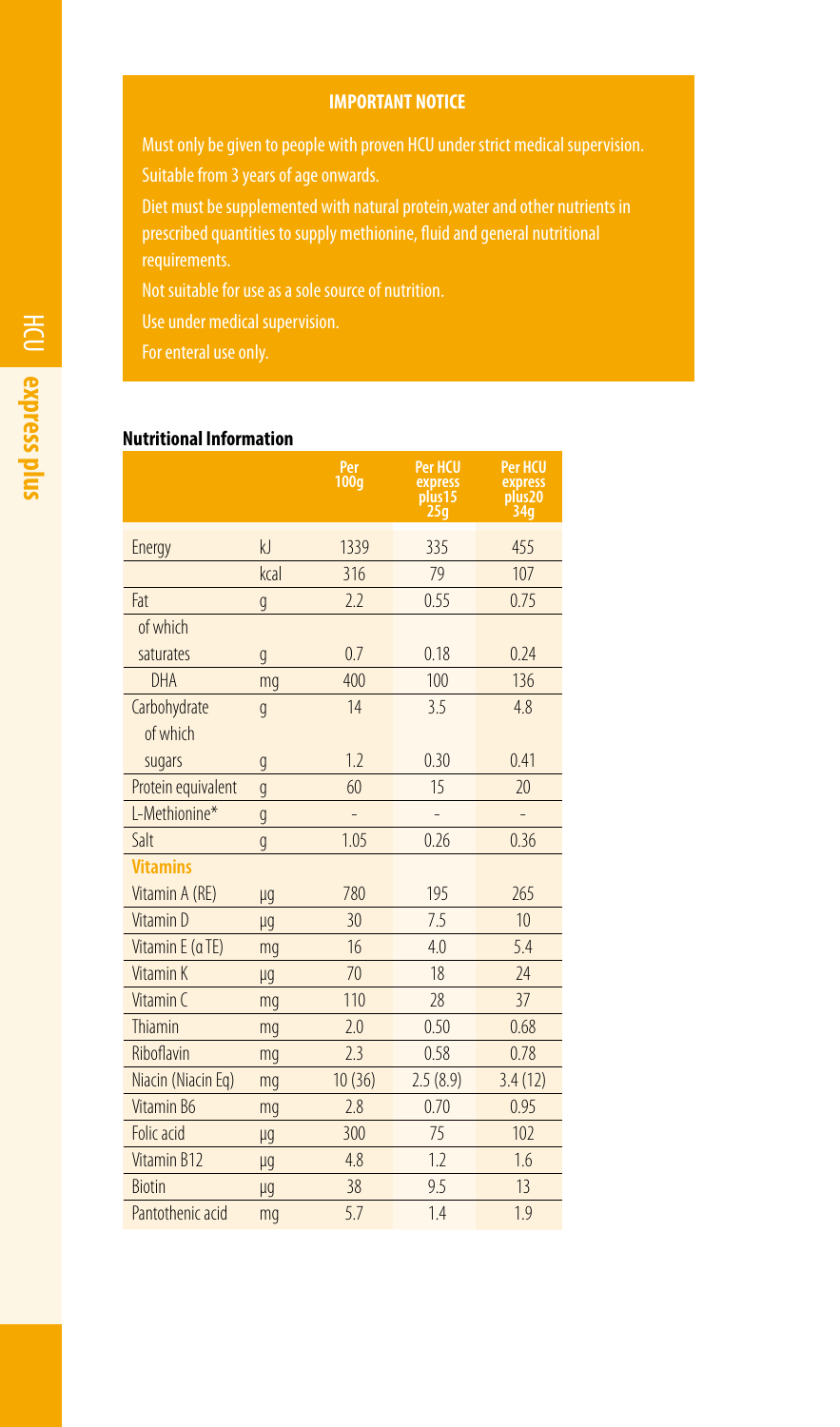# **Nutritional Information**

|                       |      | Per<br>100g | <b>Per HCU</b><br>express<br>plus <sub>15</sub><br>25q | <b>Per HCU</b><br>express<br>plus <sub>20</sub><br>34g |
|-----------------------|------|-------------|--------------------------------------------------------|--------------------------------------------------------|
| <b>Minerals</b>       |      |             |                                                        |                                                        |
| Sodium                | mg   | 420         | 105                                                    | 143                                                    |
|                       | mmol | 18          | 4.5                                                    | 6.1                                                    |
| Potassium             | mq   | 730         | 183                                                    | 248                                                    |
|                       | mmol | 18          | 4.6                                                    | 6.2                                                    |
| Chloride              | mq   | 420         | 105                                                    | 143                                                    |
|                       | mmol | 12          | 2.9                                                    | 4.0                                                    |
| Calcium               | mq   | 1200        | 300                                                    | 408                                                    |
|                       | mmol | 30          | 7.5                                                    | 10                                                     |
| Phosphorus            | mq   | 1070        | 268                                                    | 364                                                    |
|                       | mmol | 34          | 8.6                                                    | 12                                                     |
| Magnesium             | mq   | 330         | 83                                                     | 112                                                    |
|                       | mmol | 14          | 3.4                                                    | 4.6                                                    |
| <b>Trace elements</b> |      |             |                                                        |                                                        |
| Iron                  | mq   | 22          | 5.5                                                    | 7.5                                                    |
| 7inc                  | mq   | 17          | 43                                                     | 5.8                                                    |
| Copper                | mq   | 1.8         | 0.45                                                   | 0.61                                                   |
| Manganese             | mq   | 1.5         | 0.38                                                   | 0.51                                                   |
| Selenium              | μg   | 80          | 20                                                     | 77                                                     |
| Chromium              | μg   | 47          | 11                                                     | 14                                                     |
| Molybdenum            | μq   | 70          | 18                                                     | 74                                                     |
| lodine                | μg   | 50          | 63                                                     | 85                                                     |
| Taurine               | mq   | 132         | 33                                                     | 45                                                     |
| L-Carnitine           | mq   | 64          | 16                                                     | 22                                                     |
| Choline               | mq   | 600         | 150                                                    | 204                                                    |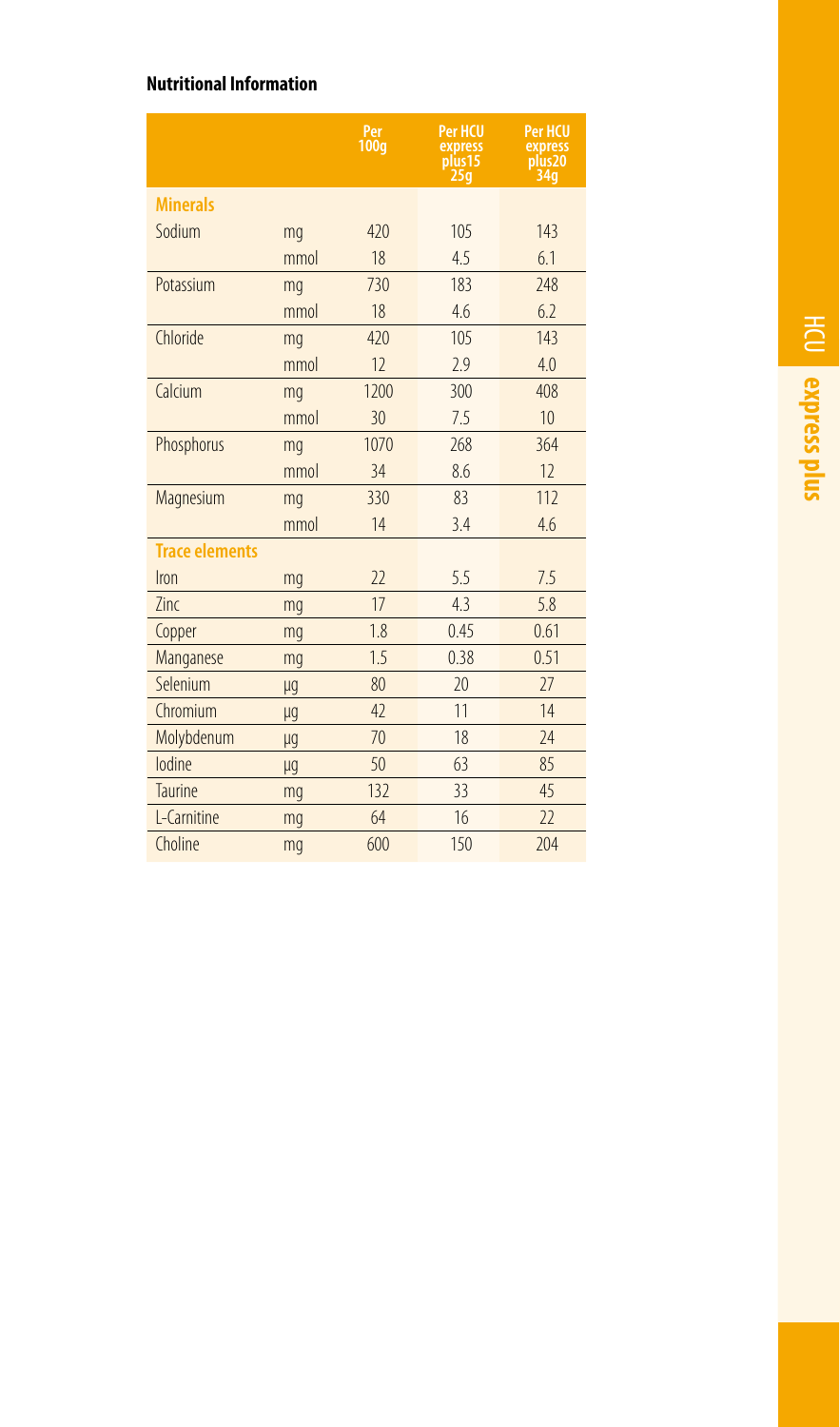### **Nutritional Information**

|                    |                | Per<br>100g | <b>Per HCU</b><br>express<br>plus 15<br>25 <sub>g</sub> | <b>Per HCU</b><br>express<br>plus20<br>34g |
|--------------------|----------------|-------------|---------------------------------------------------------|--------------------------------------------|
| <b>Amino Acids</b> |                |             |                                                         |                                            |
| L-Alanine          | g              | 2.95        | 0.74                                                    | 1.00                                       |
| L-Arginine         | g              | 4.90        | 1.23                                                    | 1.67                                       |
| L-Aspartic Acid    | g              | 6.56        | 1.64                                                    | 2.23                                       |
| L-Cystine          | g              | 1.97        | 0.49                                                    | 0.67                                       |
| L-Glutamine        | g              | 5.80        | 1.45                                                    | 1.97                                       |
| Glycine            | g              | 4.31        | 1.08                                                    | 1.47                                       |
| L-Histidine        | g              | 3.07        | 0.77                                                    | 1.04                                       |
| L-Isoleucine       | g              | 4.62        | 1.16                                                    | 1.57                                       |
| L-Leucine          | g              | 8.00        | 2.00                                                    | 2.72                                       |
| L-Lysine           | g              | 5.15        | 1.29                                                    | 1.75                                       |
| L-Methionine       | g              | $\Omega$    | $\Omega$                                                | $\overline{0}$                             |
| L-Phenylalanine    | $\mathfrak{g}$ | 3.57        | 0.89                                                    | 1.21                                       |
| L-Proline          | g              | 4.50        | 1.13                                                    | 1.53                                       |
| L-Serine           | g              | 3.45        | 0.86                                                    | 1.17                                       |
| L-Threonine        | g              | 3.51        | 0.88                                                    | 1.19                                       |
| L-Tryptophan       | g              | 1.54        | 0.39                                                    | 0.52                                       |
| L-Tyrosine         | g              | 3.54        | 0.89                                                    | 1.20                                       |
| L-Valine           | g              | 5.08        | 1.27                                                    | 1.73                                       |

#### **Osmolality**:

**HCU express plus15** 25g + 80ml = 1900 mOsm/kg **HCU express plus20** 34g + 100ml= 1950 m0sm/kg

\*No added methionine. Methionine may be present in trace amounts from other ingredients (<10mg/100g or <4mg per serving).

**Ingredients** L-Lysine L-Aspartate, L-Leucine, Maltodextrin, L-Glutamine, L-Valine, L-Isoleucine, L-Proline, Glycine, L-Arginine L-Aspartate, L-Phenylalanine, L-Tyrosine, L-Threonine, L-Serine, Tricalcium Phosphate, L-Histidine, Starch, L-Alanine, L-Arginine, Magnesium Hydrogen Phosphate, Refined **Tuna** Oil (**Fish**), L-Cystine, Tripotassium Citrate, Choline Bitartrate, L-Tryptophan, Sodium Chloride, Trisodium Citrate, Thickener (E415), Sodium Ascorbate, Emulsifier (**Soya** Lecithin), Taurine, Zinc Gluconate, L-Carnitine L-Tartrate, Ferrous Sulphate, DL-Alpha-Tocopheryl Acetate, L-Ascorbic Acid, Sodium Selenite, Copper Gluconate, Vitamin D3 (Cholecalciferol), Manganese

Retinyl Acetate, Calcium D-Pantothenate, Chromium Chloride, Vitamin B12 (Cyanocobalamin), D-Biotin, Pyridoxine Hydrochloride, Potassium Iodide, Folic Acid (Pteroylmonoglutamic Acid), Thiamin Hydrochloride, Riboflavin, Sodium Molybdate, Vitamin K (Phylloquinone).

Not suitable for individuals with a milk allergy.